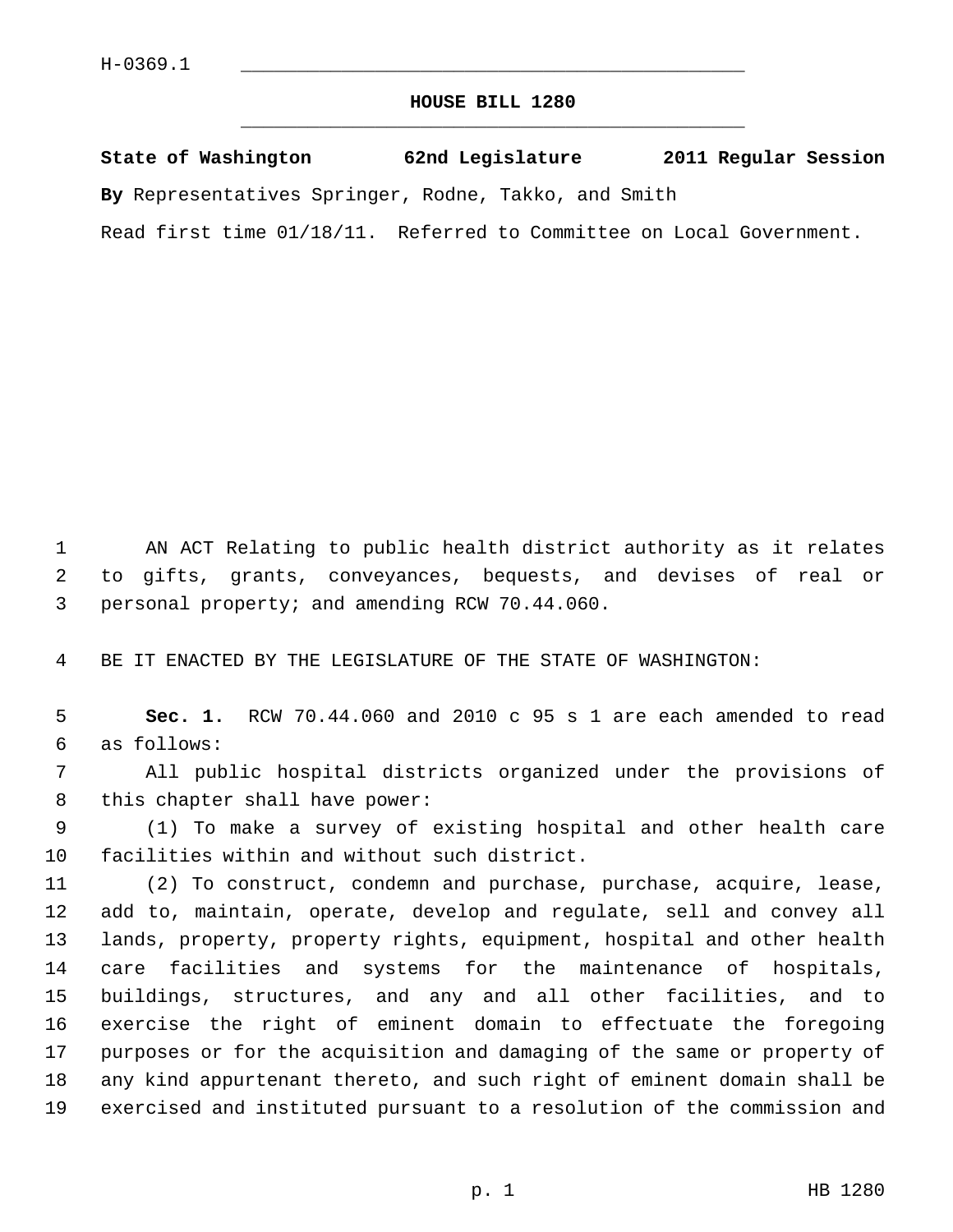1 conducted in the same manner and by the same procedure as in or may be 2 provided by law for the exercise of the power of eminent domain by 3 incorporated cities and towns of the state of Washington in the 4 acquisition of property rights: PROVIDED, That no public hospital 5 district shall have the right of eminent domain and the power of 6 condemnation against any health care facility.

 7 (3) To lease existing hospital and other health care facilities and 8 equipment and/or other property used in connection therewith, including 9 ambulances, and to pay such rental therefor as the commissioners shall 10 deem proper; to provide hospital and other health care services for 11 residents of said district by facilities located outside the boundaries 12 of said district, by contract or in any other manner said commissioners 13 may deem expedient or necessary under the existing conditions; and said 14 hospital district shall have the power to contract with other 15 communities, corporations, or individuals for the services provided by 16 said hospital district; and they may further receive in said hospitals 17 and other health care facilities and furnish proper and adequate 18 services to all persons not residents of said district at such 19 reasonable and fair compensation as may be considered proper: 20 PROVIDED, That it must at all times make adequate provision for the 21 needs of the district and residents of said district shall have prior 22 rights to the available hospital and other health care facilities of 23 said district, at rates set by the district commissioners.

24 (4) For the purpose aforesaid, it shall be lawful for any district 25 so organized to take, condemn and purchase, lease, or acquire, any and 26 all property, and property rights, including state and county lands, 27 for any of the purposes aforesaid, and any and all other facilities 28 necessary or convenient, and in connection with the construction, 29 maintenance, and operation of any such hospitals and other health care 30 facilities, subject, however, to the applicable limitations provided in 31 subsection (2) of this section.

32 (5) To contract indebtedness or borrow money for corporate purposes 33 on the credit of the corporation or the revenues of the hospitals 34 thereof, and the revenues of any other facilities or services that the 35 district is or hereafter may be authorized by law to provide, and to 36 issue and sell: (a) Revenue bonds, revenue warrants, or other revenue 37 obligations therefor payable solely out of a special fund or funds into 38 which the district may pledge such amount of the revenues of the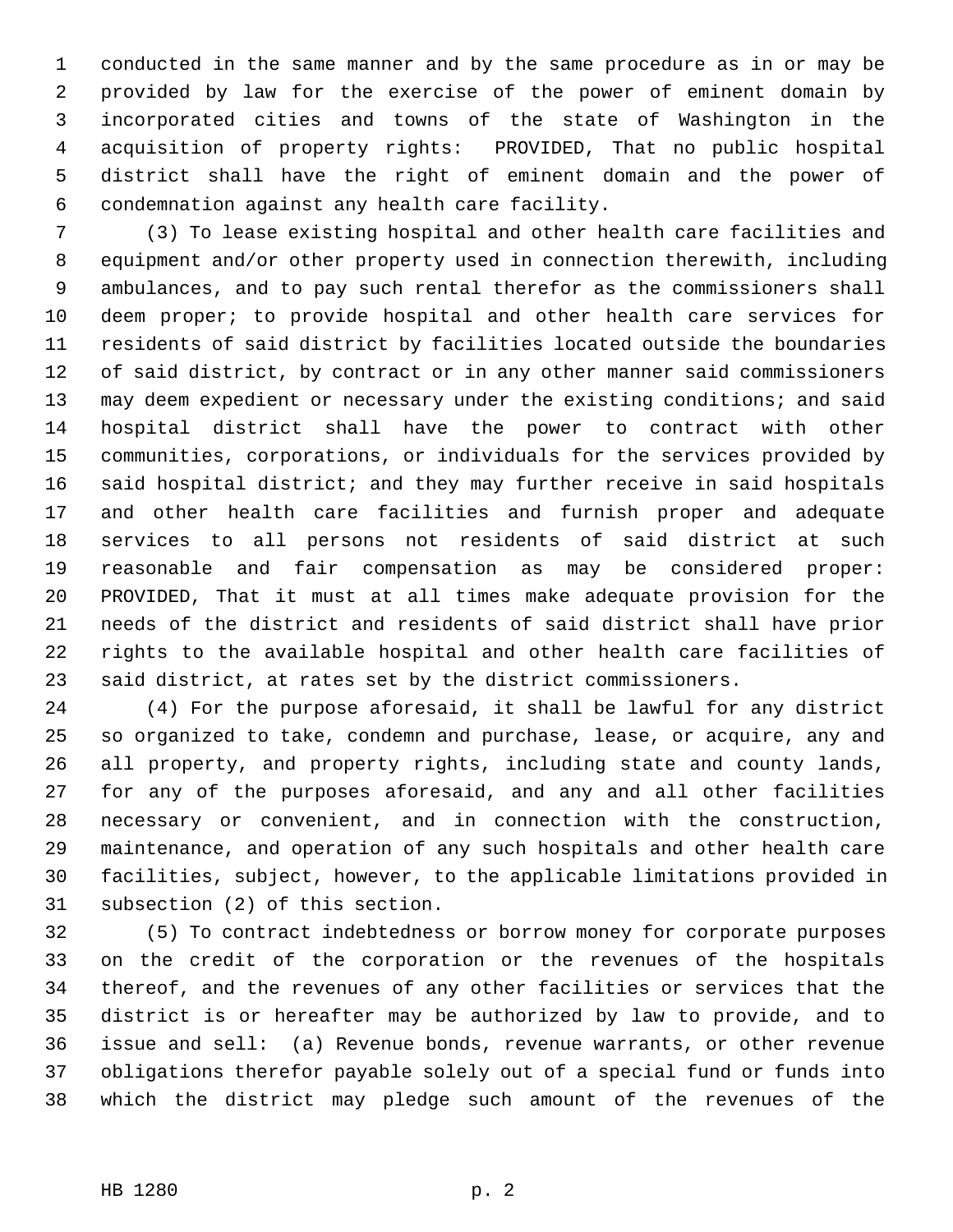1 hospitals thereof, and the revenues of any other facilities or services 2 that the district is or hereafter may be authorized by law to provide, 3 to pay the same as the commissioners of the district may determine, 4 such revenue bonds, warrants, or other obligations to be issued and 5 sold in the same manner and subject to the same provisions as provided 6 for the issuance of revenue bonds, warrants, or other obligations by 7 cities or towns under the municipal revenue bond act, chapter 35.41 8 RCW, as may hereafter be amended; (b) general obligation bonds therefor 9 in the manner and form as provided in RCW 70.44.110 and 70.44.130, as 10 may hereafter be amended; or (c) interest-bearing warrants to be drawn 11 on a fund pending deposit in such fund of money sufficient to redeem 12 such warrants and to be issued and paid in such manner and upon such 13 terms and conditions as the board of commissioners may deem to be in 14 the best interest of the district; and to assign or sell hospital 15 accounts receivable, and accounts receivable for the use of other 16 facilities or services that the district is or hereafter may be 17 authorized by law to provide, for collection with or without recourse. 18 General obligation bonds shall be issued and sold in accordance with 19 chapter 39.46 RCW. Revenue bonds, revenue warrants, or other revenue 20 obligations may be issued and sold in accordance with chapter 39.46 21 RCW. In connection with the issuance of bonds, a public hospital 22 district is, in addition to its other powers, authorized to grant a 23 lien on any or all of its property, whether then owned or thereafter 24 acquired, including the revenues and receipts from the property, 25 pursuant to a mortgage, deed of trust, security agreement, or any other 26 security instrument now or hereafter authorized by applicable law: 27 PROVIDED, That such bonds are issued in connection with a federal 28 program providing mortgage insurance, including but not limited to the 29 mortgage insurance programs administered by the United States 30 department of housing and urban development pursuant to sections 232, 31 241, and 242 of Title II of the national housing act, as amended.

32 (6) To raise revenue by the levy of an annual tax on all taxable 33 property within such public hospital district not to exceed fifty cents 34 per thousand dollars of assessed value, and an additional annual tax on 35 all taxable property within such public hospital district not to exceed 36 twenty-five cents per thousand dollars of assessed value, or such 37 further amount as has been or shall be authorized by a vote of the 38 people. Although public hospital districts are authorized to impose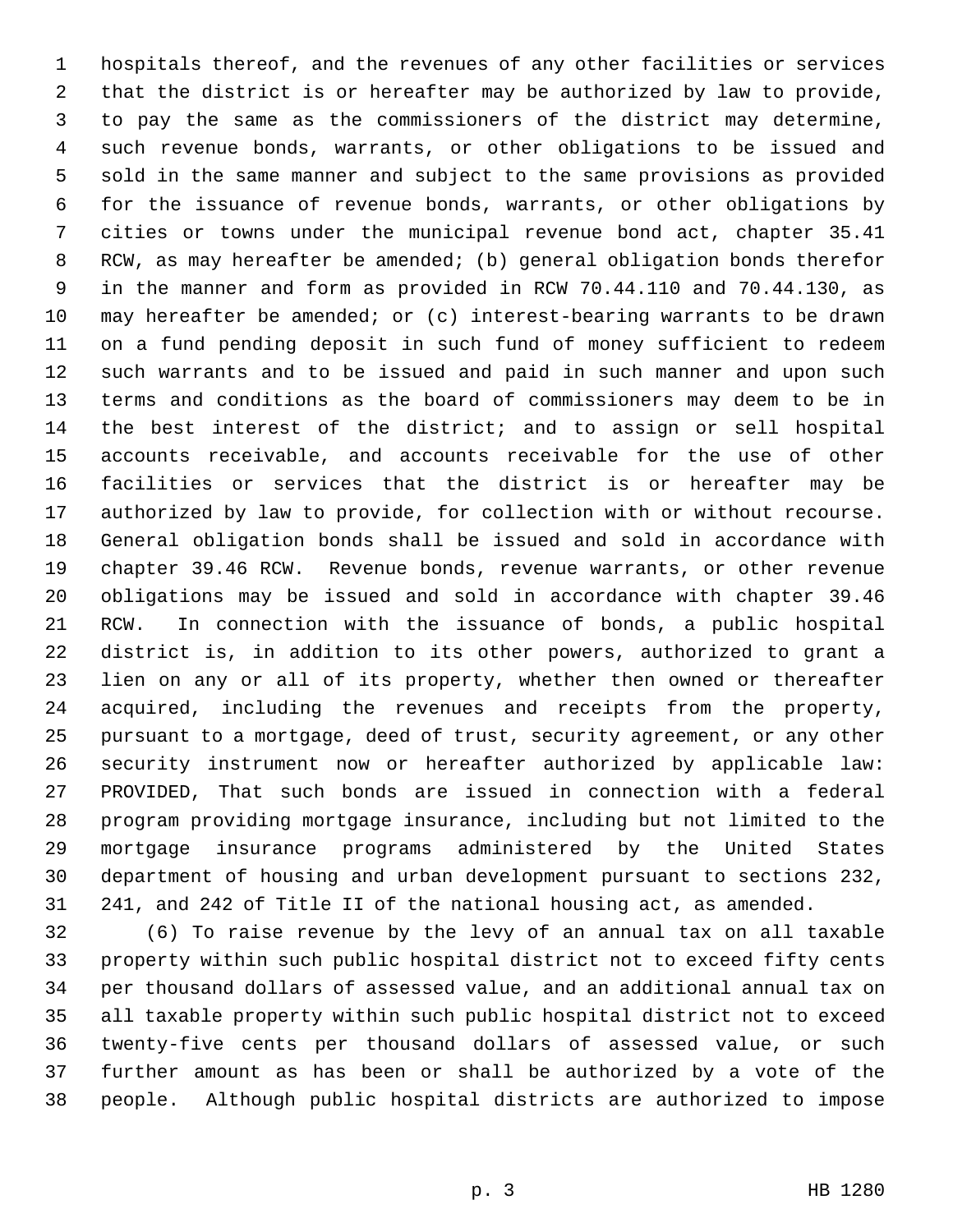1 two separate regular property tax levies, the levies shall be 2 considered to be a single levy for purposes of the limitation provided 3 for in chapter 84.55 RCW. Public hospital districts are authorized to 4 levy such a general tax in excess of their regular property taxes when 5 authorized so to do at a special election conducted in accordance with 6 and subject to all of the requirements of the Constitution and the laws 7 of the state of Washington now in force or hereafter enacted governing 8 the limitation of tax levies. The said board of district commissioners 9 is authorized and empowered to call a special election for the purpose 10 of submitting to the qualified voters of the hospital district a 11 proposition or propositions to levy taxes in excess of its regular 12 property taxes. The superintendent shall prepare a proposed budget of 13 the contemplated financial transactions for the ensuing year and file 14 the same in the records of the commission on or before the first day of 15 November. Notice of the filing of said proposed budget and the date 16 and place of hearing on the same shall be published for at least two 17 consecutive weeks, at least one time each week, in a newspaper printed 18 and of general circulation in said county. On or before the fifteenth 19 day of November the commission shall hold a public hearing on said 20 proposed budget at which any taxpayer may appear and be heard against 21 the whole or any part of the proposed budget. Upon the conclusion of 22 said hearing, the commission shall, by resolution, adopt the budget as 23 finally determined and fix the final amount of expenditures for the 24 ensuing year. Taxes levied by the commission shall be certified to and 25 collected by the proper county officer of the county in which such 26 public hospital district is located in the same manner as is or may be 27 provided by law for the certification and collection of port district 28 taxes. The commission is authorized, prior to the receipt of taxes 29 raised by levy, to borrow money or issue warrants of the district in 30 anticipation of the revenue to be derived by such district from the 31 levy of taxes for the purpose of such district, and such warrants shall 32 be redeemed from the first money available from such taxes when 33 collected, and such warrants shall not exceed the anticipated revenues 34 of one year, and shall bear interest at a rate or rates as authorized 35 by the commission.

36 (7) To enter into any contract with the United States government or 37 any state, municipality, or other hospital district, or any department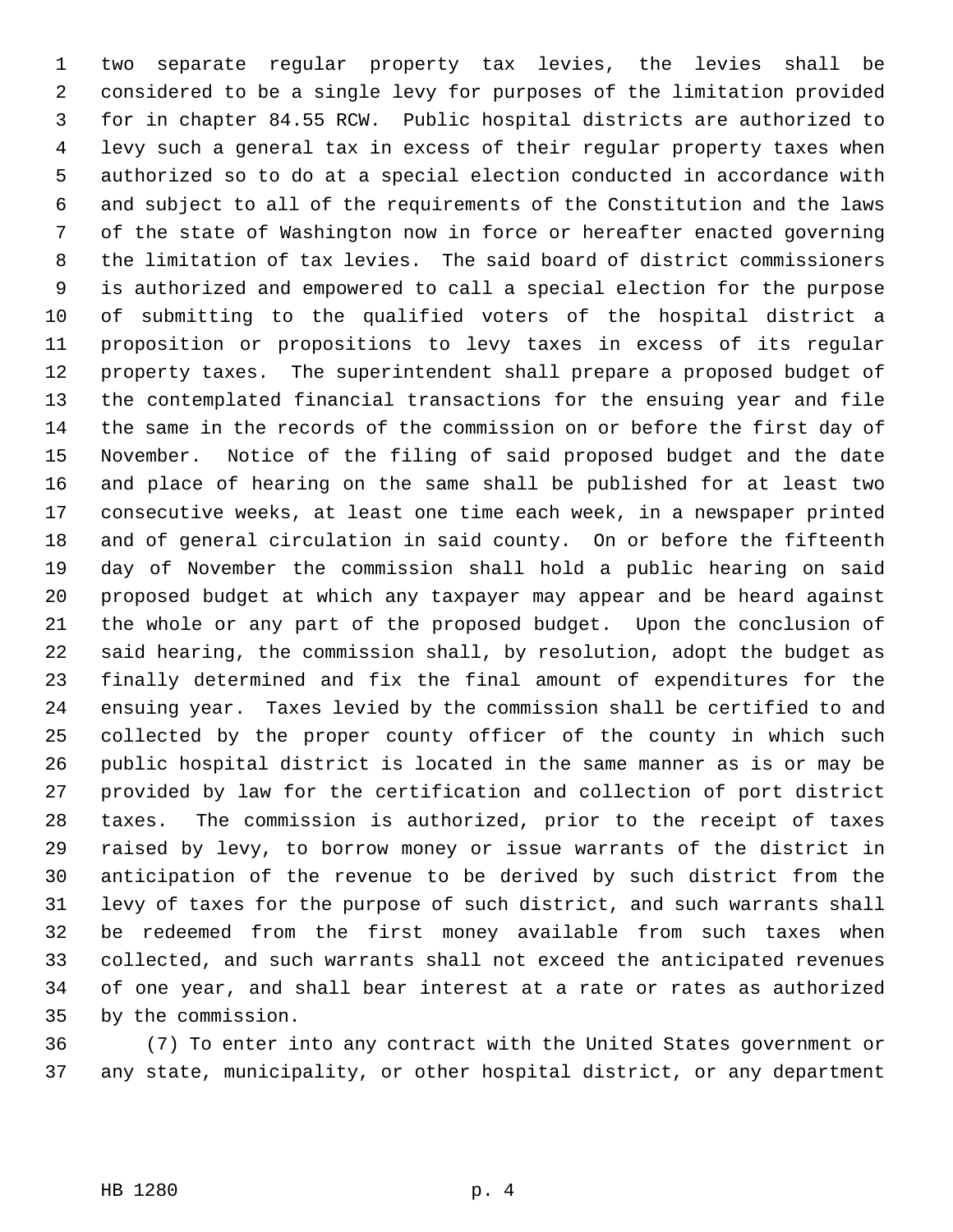1 of those governing bodies, for carrying out any of the powers 2 authorized by this chapter.

 3 (8) To sue and be sued in any court of competent jurisdiction: 4 PROVIDED, That all suits against the public hospital district shall be 5 brought in the county in which the public hospital district is located.

 6 (9) To pay actual necessary travel expenses and living expenses 7 incurred while in travel status for (a) qualified physicians or other 8 health care practitioners who are candidates for medical staff 9 positions, and (b) other qualified persons who are candidates for 10 superintendent or other managerial and technical positions, which 11 expenses may include expenses incurred by family members accompanying 12 the candidate, when the district finds that hospitals or other health 13 care facilities owned and operated by it are not adequately staffed and 14 determines that personal interviews with said candidates to be held in 15 the district are necessary or desirable for the adequate staffing of 16 said facilities.

17 (10) To employ superintendents, attorneys, and other technical or 18 professional assistants and all other employees; to make all contracts 19 useful or necessary to carry out the provisions of this chapter, 20 including, but not limited to, (a) contracts with private or public 21 institutions for employee retirement programs, and (b) contracts with 22 current or prospective employees, physicians, or other health care 23 practitioners providing for the payment or reimbursement by the public 24 hospital district of health care training or education expenses, 25 including but not limited to debt obligations, incurred by current or 26 prospective employees, physicians, or other health care practitioners 27 in return for their agreement to provide services beneficial to the 28 public hospital district; to print and publish information or 29 literature; and to do all other things necessary to carry out the 30 provisions of this chapter.

 (11) To solicit and accept gifts, grants, conveyances, bequests, and devises of real or personal property, or both, in trust or otherwise, and to sell, lease, exchange, invest, or expend gifts or the proceeds, rents, profits, and income therefrom, and to enter into contracts with for-profit or nonprofit organizations to support the purposes of this subsection, including, but not limited to, contracts